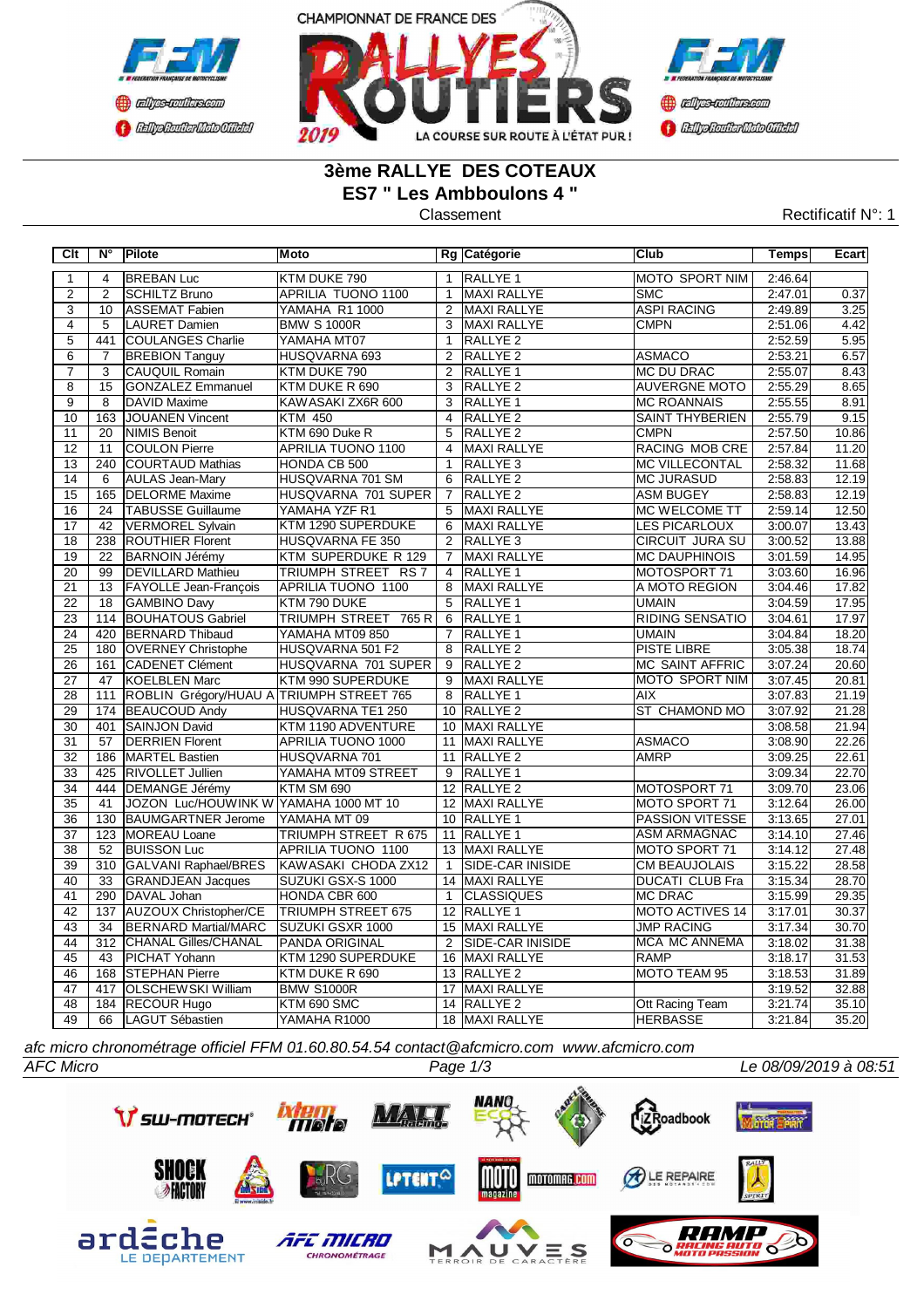



3ème RALLYE DES COTEAUX ES7 " Les Ambboulons 4 " Classement Rectificatif N°: 1

| Clt             | $N^{\circ}$     | Pilote                       | <b>Moto</b>                        |                 | Rg Catégorie            | Club                   | <b>Temps</b> | Ecart |
|-----------------|-----------------|------------------------------|------------------------------------|-----------------|-------------------------|------------------------|--------------|-------|
| 50              |                 | 124 CHAPAS Tom               | YAMAHA YZF 750                     |                 | 13 RALLYE 1             | MC BESANCON G          | 3:21.87      | 35.23 |
| 51              |                 | 185 ACHARD Norbert           | HUSQVARNA 701                      |                 | 15 RALLYE 2             | <b>AMRP</b>            | 3:22.01      | 35.37 |
| 52              |                 | 405 DESTRAZ Jérémiah         | <b>BMW S1000R</b>                  |                 | 19 MAXI RALLYE          |                        | 3:22.47      | 35.83 |
| 53              |                 | 313 RIBES Kévin/RIBES Julie  | SUZUKI HAYABUSA 130                | 3               | SIDE-CAR INISIDE        | <b>CORRC</b>           | 3:22.51      | 35.87 |
| 54              | 244             | <b>PARUSSINI Rudy</b>        | HUSQVARNA FE 350                   | $\overline{3}$  | <b>RALLYE 3</b>         | ST CHAMOND MO          | 3:22.80      | 36.16 |
| 55              | 97              | <b>BRUN Eudes</b>            | TRIUMPH STREET R 675               |                 | 14 RALLYE 1             | MOTO SPORT 71          | 3:22.81      | 36.17 |
| 56              | $\overline{21}$ | <b>MAUREL Eric</b>           | <b>APRILIA TUONO 1100</b>          | $\overline{20}$ | MAXI RALLYE             | CO 855 SENAS DU        | 3:23.16      | 36.52 |
| $\overline{57}$ | 235             | JARNAC Thomas                | KTM DUKE 390                       | $\overline{4}$  | RALLYE <sub>3</sub>     | <b>DUCATI CLUB Fra</b> | 3:23.34      | 36.70 |
| $\overline{58}$ | 94              | <b>LARUE Gilles</b>          | YAMAHA MT 09 850                   |                 | 15 RALLYE 1             | CAROLE MOTO CL         | 3:23.64      | 37.00 |
| 59              | 289             | GUEGUIN Stéphane             | YAMAHA TDR 240                     | 2               | <b>CLASSIQUES</b>       | <b>MOTO SPORT NIM</b>  | 3:23.99      | 37.35 |
| 60              |                 | 293 DURIS Jean-Luc           | HONDA CBR 900                      | $\overline{3}$  | CLASSIQUES              | <b>ACTIVEBIKE</b>      | 3:24.12      | 37.48 |
| 61              | 316             | BERTHOMIEU Benoit/RE         | SUZUKI HAYABUSA 1340               | 4               | SIDE-CAR INISIDE        | <b>MC RUTHENOIS</b>    | 3:24.53      | 37.89 |
| 62              | 105             | <b>SIMONNET Hervé</b>        | YAMAHA MT 09 850                   | $\overline{16}$ | <b>RALLYE 1</b>         | <b>CORRC</b>           | 3:24.55      | 37.91 |
| 63              | 331             | MENERET Florian/DUBE         | YAMAHA FJ 1200                     | 5               | SIDE-CAR INISIDE        | UM AIN                 | 3:24.71      | 38.07 |
| 64              |                 | 292   FORTIN Eric            | <b>BMW 80GS 1000</b>               | $\overline{4}$  | <b>CLASSIQUES</b>       | <b>MNO</b>             | 3:25.06      | 38.42 |
| 65              | 426             | <b>GUERRIN Jérémy</b>        | TRIUMPH STREET R675                | 17              | <b>RALLYE 1</b>         |                        | 3:25.63      | 38.99 |
| 66              |                 | 418 BARTOLO Cédric           | TRIUMPH STREET 675                 |                 | 18 RALLYE 1             |                        | 3:26.12      | 39.48 |
| 67              | 54              | <b>DEBURCK Philippe</b>      | KTM ADVENTURE 1050                 |                 | 21 MAXI RALLYE          | <b>ENDURO AMI DE</b>   | 3:26.50      | 39.86 |
| 68              | 92              | RADOJEWSKI Stéphane          | KTM DUKE 790                       |                 | 19 RALLYE 1             | <b>MC DU DRAC</b>      | 3:26.51      | 39.87 |
| 69              | 182             | <b>BRELY Michaël/TOCHE</b>   | KAWASAKI ER6 650                   | 16              | RALLYE <sub>2</sub>     | <b>LPP TEAM</b>        | 3:26.65      | 40.01 |
| 70              | 429             | <b>PATOUILLET</b> Pierre     | DUCATI MONSTER S2R 8               |                 | 20 RALLYE 1             | ZONE ROUGE MO          | 3:27.47      | 40.83 |
| 71              | 296             | <b>PIGEAT Richard</b>        | <b>DUCATI SUPER SPORT 9</b>        | 5               | <b>CLASSIQUES</b>       | RACING MOB CRE         | 3:27.80      | 41.16 |
| 72              | 101             | <b>BACCA Riccardo</b>        | SUZUKI GSXR 750                    |                 | 21 RALLYE 1             | PASSION VITESSE        | 3:28.15      | 41.51 |
| 73              | 113             | GROSSE Johann                | YAMAHA MT09 850                    | 22              | RALLYE <sub>1</sub>     | MOTO TEAM 95           | 3:28.60      | 41.96 |
| $\overline{74}$ | 25              | <b>BORGEAT Gerard/REAU</b>   | <b>BMW GS 1250</b>                 |                 | 22 MAXI RALLYE          | <b>OXYGENE PSA</b>     | 3:29.29      | 42.65 |
| 75              | 44              | <b>BASELLO Florent/FORIL</b> | HONDA AFRICA TWIN 10               |                 | 23 MAXI RALLYE          | CORRC                  | 3:30.20      | 43.56 |
| 76              | 421             | <b>BERNARD Loïc</b>          | KAWASAKI Z 750                     |                 | 23 RALLYE 1             | <b>UMAIN</b>           | 3:31.44      | 44.80 |
| $\overline{77}$ |                 | 314 ALEXIS Brice/MOLTENIL    | <b>SUZUKI HAYABUSA 1300</b>        | 6               | <b>SIDE-CAR INISIDE</b> | <b>JURA SUD</b>        | 3:32.84      | 46.20 |
| $\overline{78}$ | 175             | <b>CAILLOT Eric</b>          | YAMAHA MT 07 689                   | 17              | RALLYE <sub>2</sub>     | <b>RC CREUSOTIN</b>    | 3:33.52      | 46.88 |
| 79              | 423             | D'ABRIGEON Franck            | TRIUMPH STREET R675                |                 | 24 RALLYE 1             |                        | 3:33.57      | 46.93 |
| 80              | 430             | <b>PEYRET Olivier</b>        | HONDA HORNET 600                   |                 | 25 RALLYE 1             |                        | 3:35.17      | 48.53 |
| 81              |                 | 303 CRESCENZO Sébastien      | HONDA CBR 900                      | 6               | <b>CLASSIQUES</b>       | MOTO SPORT 71          | 3:35.20      | 48.56 |
| 82              |                 | 315  LEPAGE Pauline/LEPAG    | YAMAHA R1 MS-R 1000                | $\overline{7}$  | <b>SIDE-CAR INISIDE</b> | MC <sub>2</sub> A      | 3:35.26      | 48.62 |
| 83              |                 | 287 SANTONI J.François       | HONDA CBR 900                      | $\overline{7}$  | <b>CLASSIQUES</b>       | POLICE NATIONAL        | 3:36.30      | 49.66 |
| 84              | 51              | PELAEZ Sylvain               | <b>DUCATI PANIGALE 1100</b>        |                 | 24 MAXI RALLYE          | <b>CMPN</b>            | 3:36.45      | 49.81 |
| 85              | 433             | <b>PINCE Yann</b>            | HUSQVARNA 701                      |                 | 18 RALLYE 2             | <b>CENTRAL TEAM</b>    | 3:36.61      | 49.97 |
| 86              | 445             | <b>BOURGEOIS Patrick</b>     | KAWASAKI VERSYS 650                |                 | 19 RALLYE 2             | <b>AUVERGNE MOTO</b>   | 3:36.79      | 50.15 |
| 87              | 246             | <b>DION Fabrice</b>          | KTM DUKE 390                       | 5               | RALLYE <sub>3</sub>     | <b>MC FLEUR DE LYS</b> | 3:37.79      | 51.15 |
| 88              | 170             | <b>GILLI</b> Aurélien        | YAMAHA MT 07 689                   |                 | 20 RALLYE 2             | PIT LONE ENDUR         | 3:38.20      | 51.56 |
| 89              | 317             | <b>BACON Franck/CHOPAR</b>   | KTM CHODA RC8R 1190                | 8               | SIDE-CAR INISIDE        | <b>RACING MOB CRE</b>  | 3:38.68      | 52.04 |
| 90              | $\overline{37}$ | NOVET Thibaud                | KTM SUPER DUKE R 1                 | 25              | MAXI RALLYE             | <b>MC DAUPHINOIS</b>   | 3:38.72      | 52.08 |
| 91              |                 | 160 BOUSSELIN Philippe       | KTM DUKE 690                       |                 | 21 RALLYE 2             |                        | 3:38.83      | 52.19 |
| 92              | 407             | <b>COSTE Xavier</b>          | <b>BMW R1200</b>                   |                 | 26 MAXI RALLYE          |                        | 3:40.74      | 54.10 |
| 93              | 491             | <b>BURRICAND Vincent/SE</b>  | HONDA ORION CBR 1000               | 9               | <b>SIDE-CAR INISIDE</b> | <b>LRLM</b>            | 3:41.12      | 54.48 |
| 94              | 291             | <b>THEILLAC Thierry</b>      | <b>DUCATI SS 900</b>               | $\overline{8}$  | <b>CLASSIQUES</b>       | <b>MC ANGOUMOISI</b>   | 3:41.42      | 54.78 |
| 95              | 109             | <b>FRANCOIS Nicolas</b>      | HONDA 600 CBF                      | 26              | RALLYE <sub>1</sub>     | <b>GREZAC MC</b>       | 3:41.51      | 54.87 |
| 96              | 107             | MATHIEU Sylvain              | SUZUKI GSXR 750                    |                 | 27 RALLYE 1             | MOTOSPORT 71           | 3:41.99      | 55.35 |
| 97              | 162             | DUPUIS-MAURIN Valéry         | KAWASAKI ER6-N                     |                 | 22 RALLYE 2             | <b>MC DRAC</b>         | 3:42.24      | 55.60 |
| $\overline{98}$ | $\overline{46}$ | DOSMAS Philippe/DOSM         | BMW GS ADVENTURE 12 27 MAXI RALLYE |                 |                         | LA MAIN AU PANIE       | 3:42.30      | 55.66 |

*afc micro chronométrage officiel FFM 01.60.80.54.54 contact@afcmicro.com www.afcmicro.com*